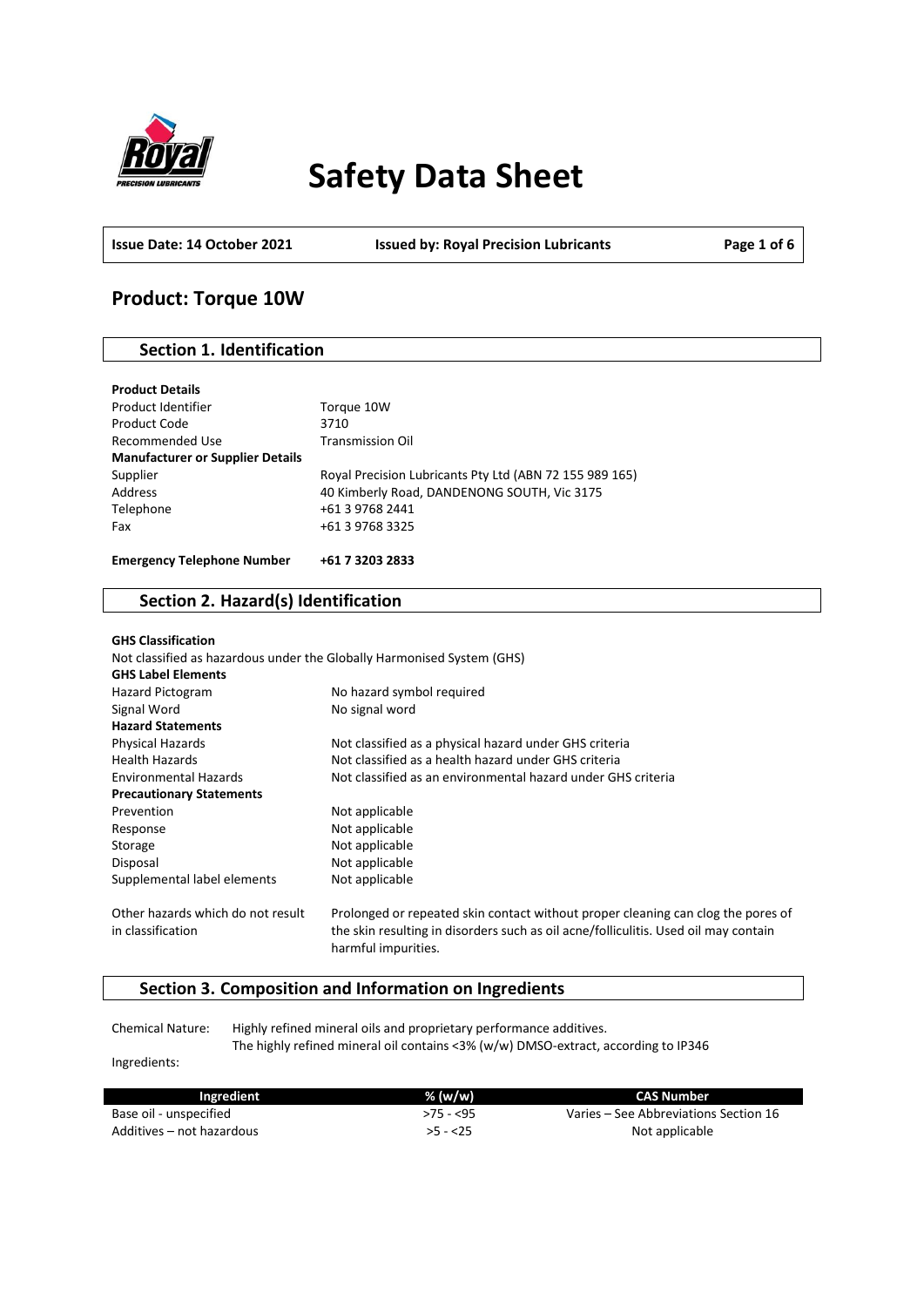There are no additional ingredients present which, within the current knowledge of the supplier and in the concentrations applicable, are classified as hazardous to health or the environment and hence require reporting in this section.

| <b>Section 4. First-aid measures</b> |                                                                                  |
|--------------------------------------|----------------------------------------------------------------------------------|
|                                      |                                                                                  |
| Eye contact:                         | Flush eye with copious quantities of water.                                      |
|                                      | If persistent irritation occurs, obtain medical attention.                       |
| Inhalation:                          | No treatment necessary under normal conditions of use.                           |
|                                      | If symptoms persist, obtain medical attention.                                   |
| Skin contact:                        | Remove contaminated clothing. Flush exposed area with water and follow by        |
|                                      | washing with soap if available.                                                  |
|                                      | If persistent irritation occurs, obtain medical attention.                       |
| If swallowed:                        | In general no treatment is necessary unless large quantities are swallowed. Do   |
|                                      | not induce vomiting and obtain medical advice.                                   |
| Most important symptoms and          | Oil acne/folliculitis signs and symptoms may include formation of black pustules |
| effects, both acute and delayed:     | and spots on the skin of exposed areas.                                          |
|                                      | Swallowing may result in nausea, vomiting and/or diarrhoea.                      |
| <b>Protection of first-aiders:</b>   | When administering first aid, ensure that you are wearing the appropriate        |
|                                      | personal protective equipment according to the incident, injury and              |
|                                      | surroundings.                                                                    |
| Notes to physician:                  | Treat symptomatically.                                                           |
|                                      |                                                                                  |

# **Section 5. Fire-fighting measures**

| Suitable extinguishing equipment:                                 | Foam, water spray or fog. Dry chemical powder, carbon dioxide, sand or earth<br>may be used for small fires only.                                                                                                                                                            |
|-------------------------------------------------------------------|------------------------------------------------------------------------------------------------------------------------------------------------------------------------------------------------------------------------------------------------------------------------------|
|                                                                   | Do not use water in a jet.                                                                                                                                                                                                                                                   |
| Specific hazards during firefighting:                             | Combustible liquid. In a fire, or if heated, a pressure increase will occur and the<br>container may burst with the risk of a subsequent explosion.                                                                                                                          |
|                                                                   | May produce toxic fumes if burning including possibly carbon monoxide,<br>airborne solid and liquid particulates and gases and unidentified organic and<br>inorganic compounds.                                                                                              |
| Special protective equipment and<br>precautions for firefighters: | Proper protective equipment including chemical resistant gloves are to be<br>worn; chemical resistant suit is indicated if large contact with spilled product is<br>expected. Positive pressure Self-Contained Breathing Apparatus and full turn<br>out gear should be worn. |
| <b>HazChem Code:</b>                                              | None                                                                                                                                                                                                                                                                         |

## **Section 6. Accidental release measures**

| Personal precautions, protective<br>equipment and emergency procedures: | Avoid contact with skin and eyes, use appropriate personal protective<br>equipment. Evacuate surrounding areas if necessary. Remove all ignition<br>sources.                                                                                                                                                |
|-------------------------------------------------------------------------|-------------------------------------------------------------------------------------------------------------------------------------------------------------------------------------------------------------------------------------------------------------------------------------------------------------|
| <b>Environmental precautions:</b>                                       | Stop leak if without risk. Use appropriate containment to avoid<br>environmental contamination. Prevent from spreading or entering drains,<br>ditches or rivers by using sand, earth or other appropriate barriers.<br>Local authorities should be advised if significant spillages cannot be<br>contained. |
| <b>Methods and materials for containment</b><br>and cleaning up:        | Slippery when spilt. Avoid accidents, clean up immediately.<br>Reclaim liquid directly or in an absorbent.<br>Soak up residue with an absorbent such as clay, sand or other suitable<br>material and dispose of properly.                                                                                   |

# **Section 7. Handling and storage**

| <b>Precautions for safe handling:</b> | Use in a well ventilated area.                                        |
|---------------------------------------|-----------------------------------------------------------------------|
|                                       | Wear appropriate protective equipment (See Section 8) and clothing to |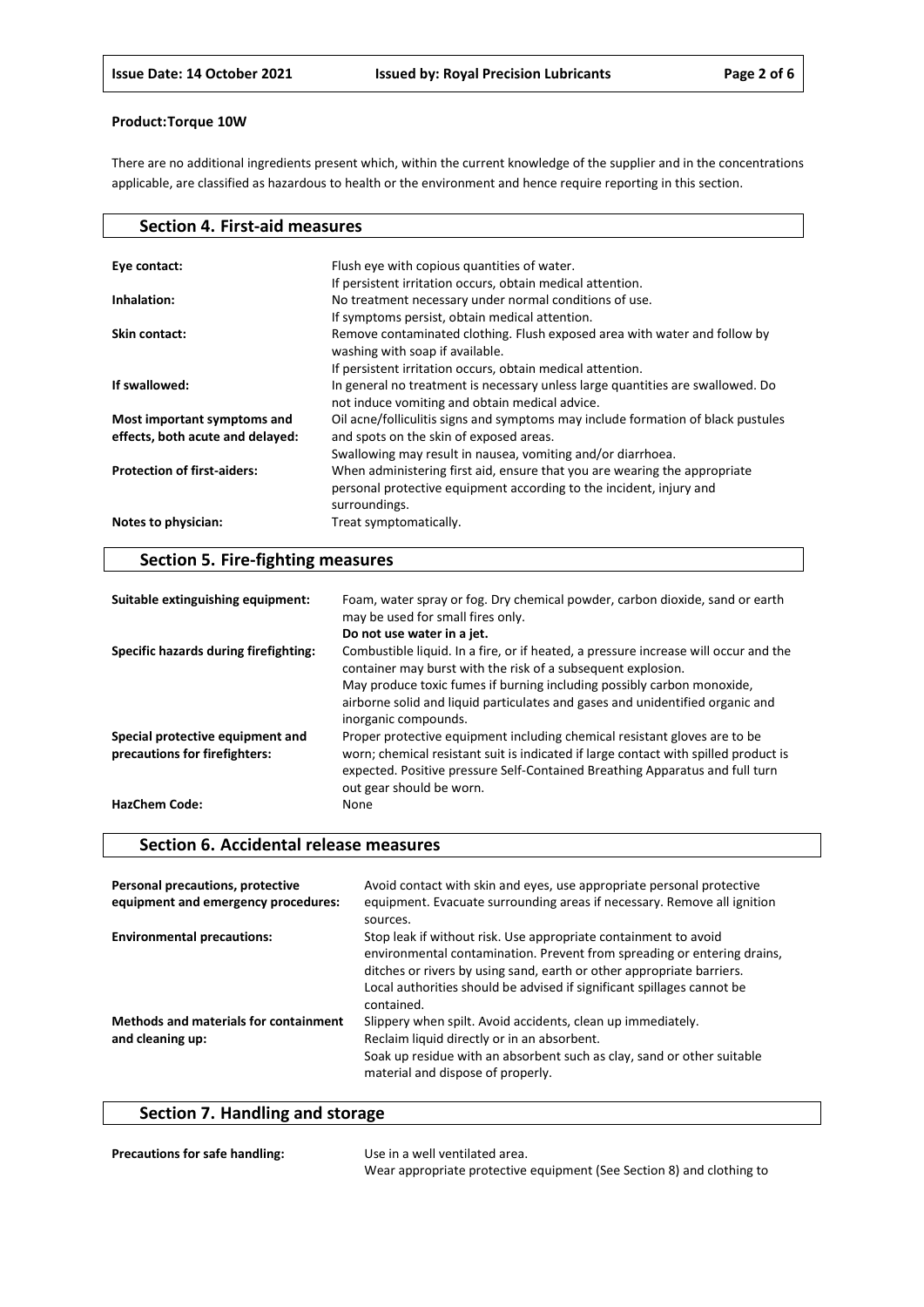| <b>Product:Torque 10W</b> |  |
|---------------------------|--|
|---------------------------|--|

|                                                                  | avoid inhalation of fumes or mist and contact with skin and eyes.                                                                                                                                               |
|------------------------------------------------------------------|-----------------------------------------------------------------------------------------------------------------------------------------------------------------------------------------------------------------|
|                                                                  | Containers not in use should be closed.                                                                                                                                                                         |
|                                                                  | Do not smoke.                                                                                                                                                                                                   |
|                                                                  | Always wash hands after handling and prior to eating, drinking, smoking or<br>using the toilet.                                                                                                                 |
| Conditions for safe storage, including<br>any incompatibilities: | Classified as a Class C2 (COMBUSTIBLE LIQUID) for the purposes of storage<br>and handling.                                                                                                                      |
|                                                                  | Store in a cool, well ventilated area away from heat and other sources of<br>ignition, oxidising agents, foodstuffs, and out of direct sunlight.<br>Keep containers securely sealed and protect against damage. |

# **Section 8. Exposure controls and personal protection**

| <b>National Exposure Standards:</b>  | No exposure standard has been established, however, the TWA National<br>Occupational Health and Safety Commission (NOHSC) exposure standard for oil mist<br>is 5 mg/m <sup>3</sup> . As with all chemicals, exposure should be kept to the lowest possible<br>level. |
|--------------------------------------|----------------------------------------------------------------------------------------------------------------------------------------------------------------------------------------------------------------------------------------------------------------------|
| <b>Biological limit values:</b>      | Not available                                                                                                                                                                                                                                                        |
| <b>Engineering Controls:</b>         | Ventilation - Use in well ventilated areas. Where ventilation is inadequate, a local<br>exhaust ventilation system is required.                                                                                                                                      |
| <b>Personal Protective Equipment</b> |                                                                                                                                                                                                                                                                      |
| <b>Respiratory Protection:</b>       | Normally not required, however if mists or vapours are generated in a poorly<br>ventilated area an approved respirator with a replaceable vapour/mist filter is<br>recommended.                                                                                      |
| <b>Eye Protection:</b>               | Safety glasses with side shields, goggles or full face mask as appropriate. Individual<br>circumstances will dictate the final choice of protection.                                                                                                                 |
| Skin / Body Protection:              | Always wear long sleeves and long trousers or coveralls, and enclosed footwear or<br>safety boots when handling this product. It is recommended that chemical resistant<br>gloves (e.g. PVC) be worn when handling this product.                                     |

# **Section 9. Physical and Chemical Properties**

| Viscous amber liquid |
|----------------------|
| Not available        |
| Not available        |
| Not available        |
| Insoluble            |
| Not applicable       |
| $28 \text{ cSt}$     |
| 5 cSt                |
| 0.88                 |
| $>210^{\circ}$ C     |
| Combustible Liquid   |
| Not available        |
| Not available        |
|                      |

# **Section 10. Stability and Reactivity**

| Reactivity:                                        | No specific test data available for this product. Refer to Conditions to avoid and<br>Incompatible materials for additional information. |
|----------------------------------------------------|------------------------------------------------------------------------------------------------------------------------------------------|
| <b>Chemical stability:</b>                         | Stable under normal conditions of storage and handling.                                                                                  |
| <b>Possibility of hazardous</b><br>reactions:      | Reacts with strong oxidising agents.                                                                                                     |
| <b>Conditions to avoid:</b>                        | Heat, direct sunlight, open flames or other sources of ignition.                                                                         |
| <b>Incompatible Materials:</b>                     | Strong oxidizing agents.                                                                                                                 |
| <b>Hazardous Decomposition</b><br><b>Products:</b> | Under normal conditions of storage and use hazardous decomposition products are not<br>expected to be produced.                          |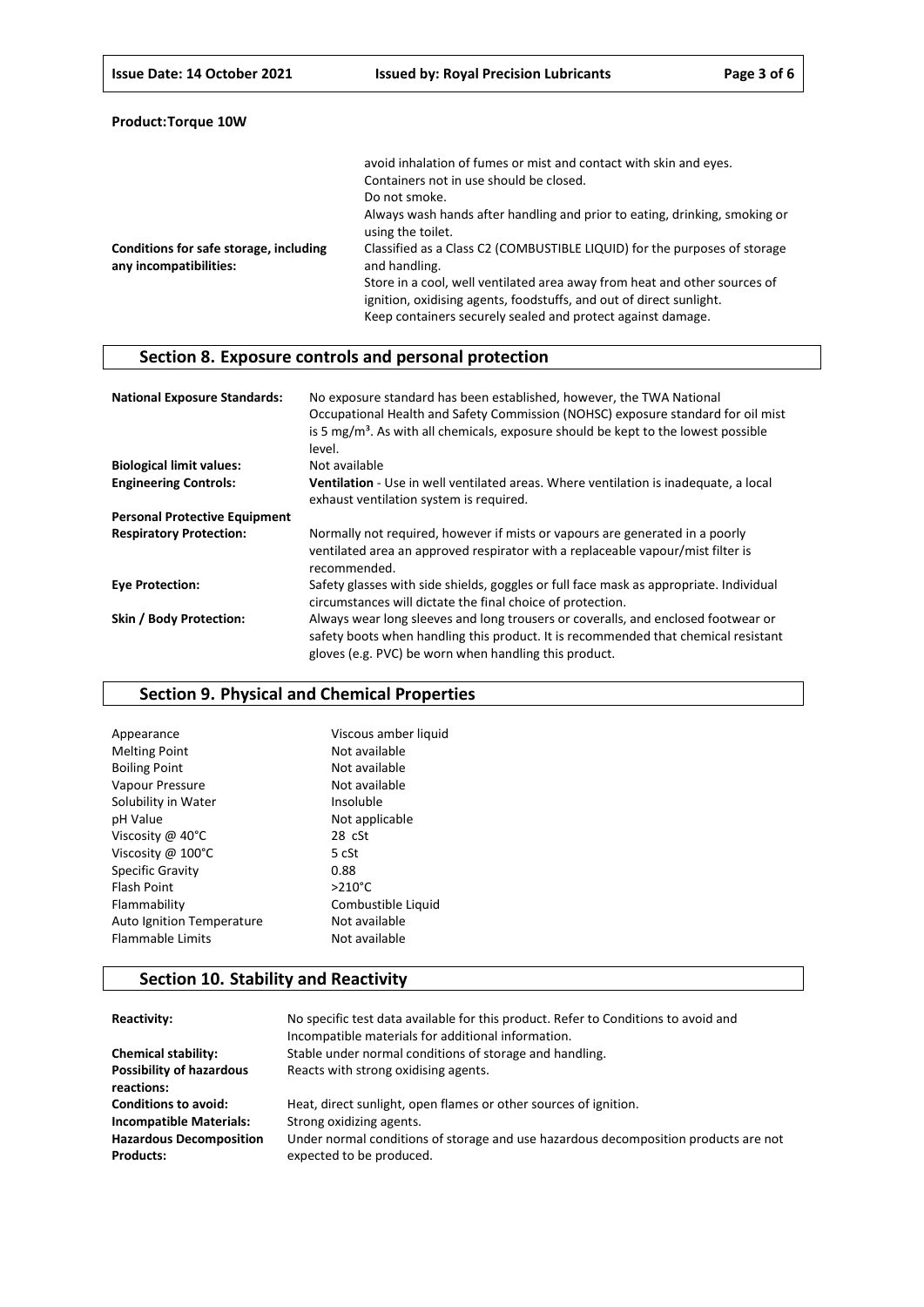# **Section 11. Toxicological information**

Information given is based on data on the components and the toxicology of similar products. Unless indicated otherwise, the data presented is representative of the product as a whole, rather than for the individual component(s). Skin and eye contact are the primary routes of exposure although exposure may occur following accidental swallowing.

| <b>Acute toxicity</b>                | Acute oral toxicity: LD50 rat: >5,000 mg/kg. Expected to be of low toxicity.<br>Acute inhalation toxicity: Not considered to be an inhalation hazard under normal<br>conditions of use.                                                                                                                           |
|--------------------------------------|-------------------------------------------------------------------------------------------------------------------------------------------------------------------------------------------------------------------------------------------------------------------------------------------------------------------|
|                                      | Acute dermal toxicity: LD50 rabbit: >5,000 mg/kg. Expected to be of low toxicity.                                                                                                                                                                                                                                 |
| Skin corrosion/irritation            | Expected to be slightly irritating. Prolonged or repeated skin contact without proper<br>cleaning can clog the pores of the skin resulting in disorders such as oil acne/folliculitis.                                                                                                                            |
| Serious eye damage/eye<br>irritation | Expected to be slightly irritating                                                                                                                                                                                                                                                                                |
| Respiratory or skin<br>sensitisation | Not expected to be a skin sensitiser.                                                                                                                                                                                                                                                                             |
| <b>Germ cell mutagenicity</b>        | Not considered a mutagenic hazard.                                                                                                                                                                                                                                                                                |
| Carcinogenicity                      | Not expected to be carcinogenic.                                                                                                                                                                                                                                                                                  |
|                                      | Product contains mineral oils of types shown to be non-carcinogenic in animal skin-<br>painting studies. Highly refined mineral oils are not classified as carcinogenic by the<br>International Agency for Research on Cancer (IARC).                                                                             |
| <b>Reproductive toxicity</b>         | Not expected to impair fertility. Not expected to be developmental toxicant.                                                                                                                                                                                                                                      |
| STOT - single exposure               | Not expected to be a hazard.                                                                                                                                                                                                                                                                                      |
| STOT – repeated exposure             | Not expected to be a hazard.                                                                                                                                                                                                                                                                                      |
| <b>Aspiration toxicity</b>           | Not considered an aspiration hazard.                                                                                                                                                                                                                                                                              |
| <b>Further information</b>           | <b>USED</b> oils may contain harmful impurities that have accumulated during use. The<br>concentration of such impurities will depend on use and they may present risks to health<br>and the environment on disposal. ALL used oil should be handled with caution and skin<br>contact avoided as far as possible. |

# **Section 12. Ecological information**

Eco toxicological data has not been determined specifically for this product. Information given is based on a knowledge of the components and the ecotoxicology of similar products. Unless indicated otherwise, the data presented is representative of the product as a whole, rather than for individual component(s).

#### **Ecotoxicity**

| Toxicity to fish (Acute toxicity)           | Expected to be practically non-toxic.                                         |
|---------------------------------------------|-------------------------------------------------------------------------------|
|                                             |                                                                               |
| Toxicity to crustacean (Acute toxicity)     | Expected to be practically non-toxic.                                         |
| Toxicity to algae/aquatic plants (Acute     | Expected to be practically non-toxic.                                         |
| toxicity)                                   |                                                                               |
| Toxicity to fish (Chronic toxicity)         | Data not available.                                                           |
| Toxicity to crustacean (Chronic toxicity)   | Data not available.                                                           |
| Toxicity to microorganisms (Acute toxicity) | Data not available.                                                           |
| Persistence and degradability               |                                                                               |
| Biodegradability                            | Expected to be not readily biodegradable. Major constituents are              |
|                                             | expected to be inherently biodegradable, but contains components that         |
|                                             | may persist in the environment.                                               |
| <b>Bioaccumulative potential</b>            |                                                                               |
| Bioaccumulation                             | Contains components with the potential to bio accumulate.                     |
| Partition coefficient: n-octanol/water      | Pow: >6 based on information on similar products.                             |
| <b>Mobility in soil</b>                     |                                                                               |
| Mobility                                    | Liquid under most environmental conditions. If it enters soil, it will adsorb |
|                                             | to soil particles and will not be mobile.                                     |
|                                             | Floats on water.                                                              |
| Other adverse effects                       |                                                                               |
| Additional ecological information           | Product is a mixture of non-volatile components which are not expected        |

to be released to air in any significant quantities.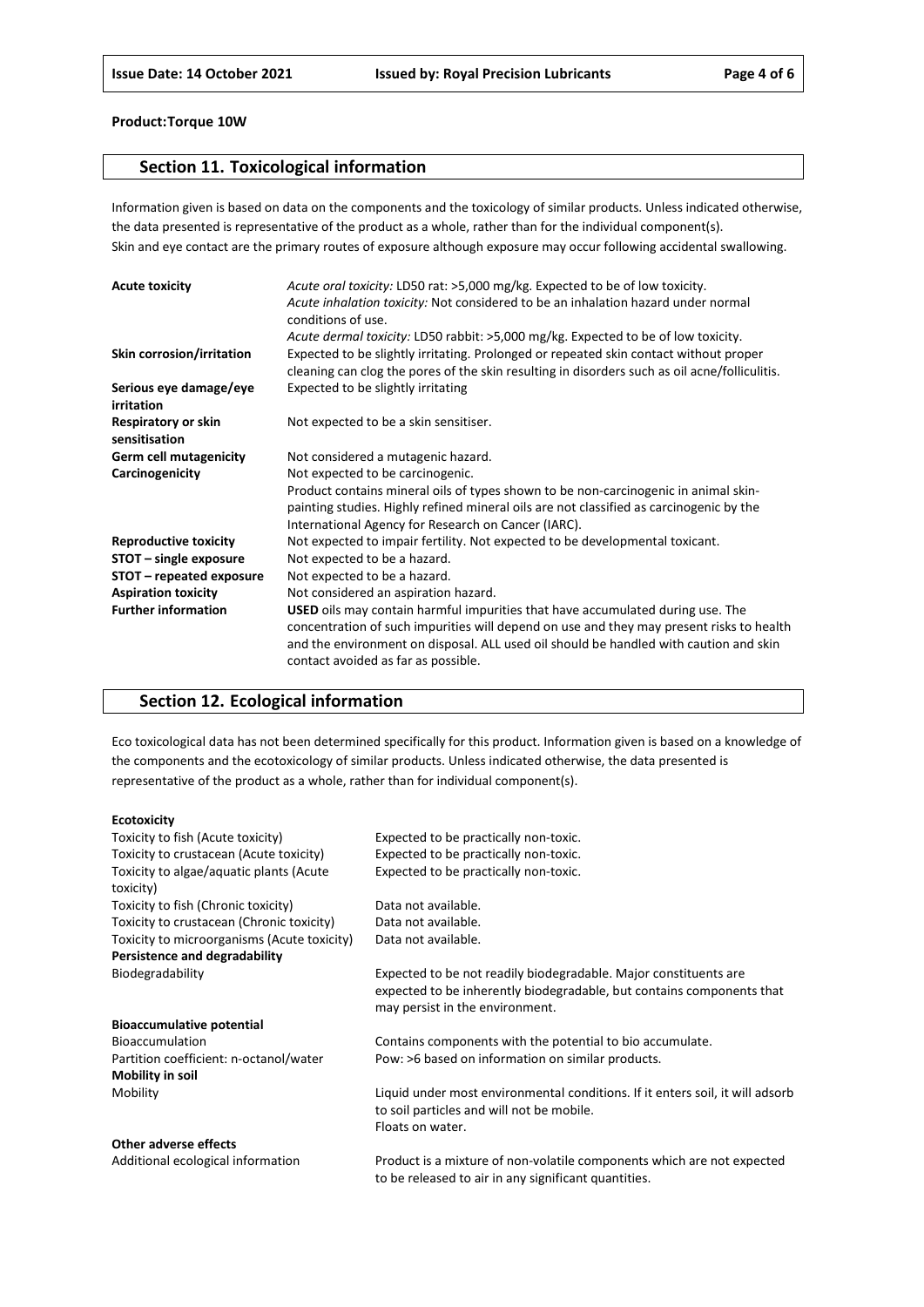Not expected to have ozone depletion potential, photochemical ozone creation potential or global warming potential. Poorly soluble mixture. May cause physical fouling of aquatic organisms. Mineral oil is not expected to cause any chronic effects to aquatic organisms at concentrations less than 1 mg/l.

### **Section 13. Disposal considerations**

| Disposal methods                                    |                                                                                                                                                                                                                              |
|-----------------------------------------------------|------------------------------------------------------------------------------------------------------------------------------------------------------------------------------------------------------------------------------|
| Waste from residues                                 | Waste product should not be allowed to contaminate soil or ground<br>water or be disposed of into the environment.<br>Disposal should be in accordance with applicable regional, national and<br>local laws and regulations. |
| Contaminated packaging                              | Dispose in accordance with prevailing regulations, preferably to a<br>recognised collector or contractor. The competence of the collector or<br>contractor should be established beforehand.                                 |
| Special precautions for landfill or<br>incineration | No additional special precautions identified.                                                                                                                                                                                |

### **Section 14. Transport Information**

| <b>National Regulations</b>      |                                    |
|----------------------------------|------------------------------------|
| ADG                              | Not regulated as a dangerous good. |
| <b>International Regulations</b> |                                    |
| IATA-DGR                         | Not regulated as a dangerous good. |
| IMDG-DGR                         | Not regulated as a dangerous good. |

## **Section 15. Regulatory Information**

**Standard Uniform Schedule of Medicine and Poisons** Not scheduled **Model Work Health and Safety Regulations – Scheduled Substances** Not listed **Australian Code for the Transport of Dangerous Goods by Road and Rail (ADG Code)** Not regulated **Australia (AICS)** All components of this product are listed on the Inventory or exempted.

### **Section 16. Other Information**

**Date of Issue** Thursday, 14 October 2021 **Abbreviations** ADG = Australian Dangerous Goods

| GHS = Globally Harmonised System of Classification and Labelling of chemicals            |
|------------------------------------------------------------------------------------------|
| IATA = International Air Transport Association                                           |
| IBC = Intermediate Bulk container                                                        |
| <b>IMDG</b> = International Maritime Dangerous Goods                                     |
| STEL = Short term exposure limit                                                         |
| TWA = time weighted average                                                              |
| Varies = may contain one or more of the following 101316-69-2, 101316-70-5, 101316-71-6, |
| 101316-72-7, 64741-88-4, 64741-89-5, 64741-95-3, 64741-96-4, 64741-97-5, 64742-01-4,     |
| 64742-44-5, 64742-45-6, 64742-52-5, 64742-53-6, 64742-54-7, 64742-55-8, 64742-56-9,      |
| 64742-57-0, 64742-58-1, 64742-62-7, 64742-63-8, 64742-64-9, 64742-65-0, 64742-70-7,      |
| 72623-85-9, 72623-86-0, 72623-87-1, 74869-22-0, 90669-74-2                               |
|                                                                                          |

**Other Information**